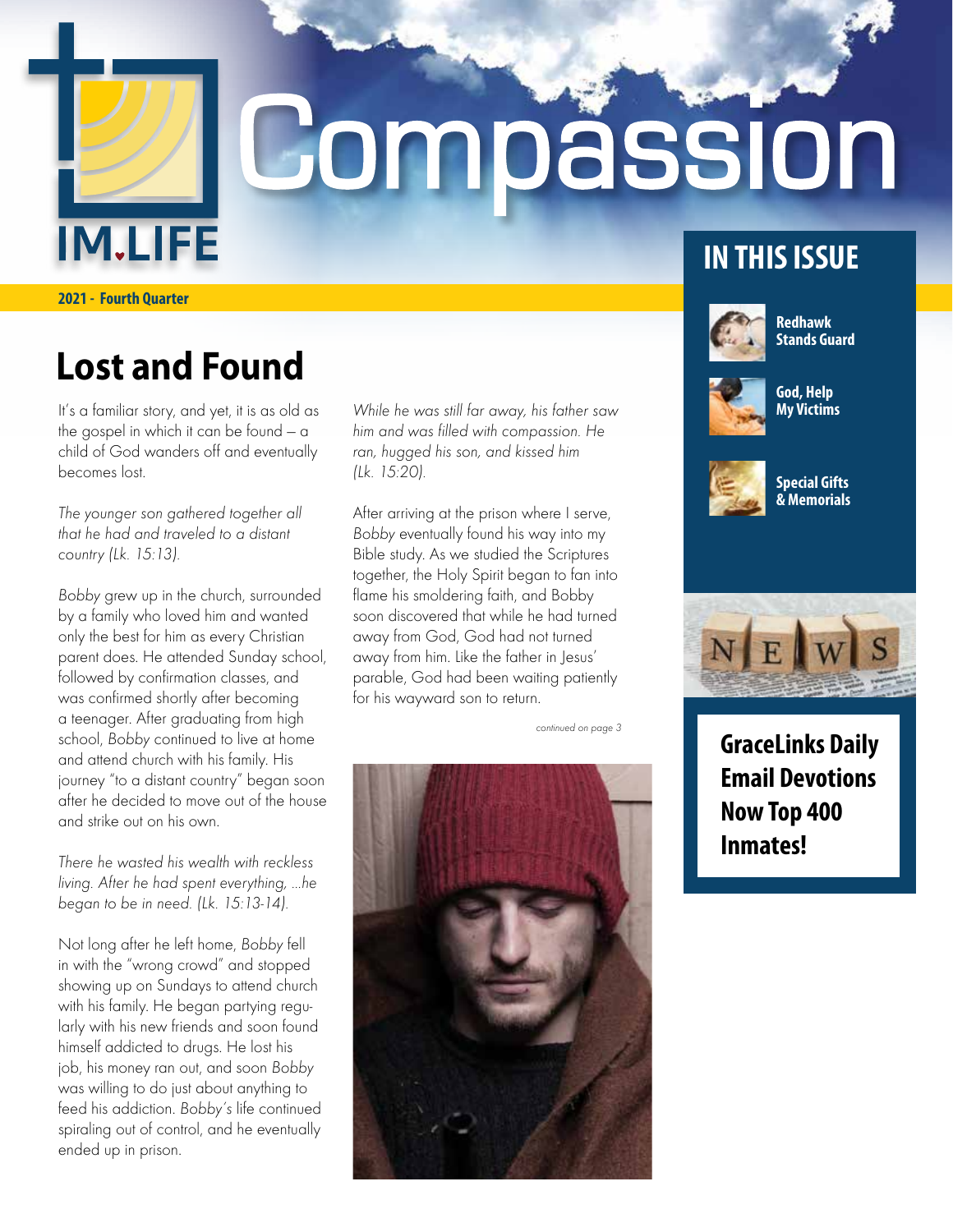## **Redhawk Stands Guard**

Redhawk was a native American whose son was hospitalized. While his son was in the hospital, Redhawk refused to leave his room, and he even ate and slept in his son's room. When the staff urged him to take a break outside of the room, he refused saying, "Evil spirits are after my son and I need to be here to protect him." When the staff told me about Redhawk, I went to visit him.

As we visited, Redhawk told me that he was a Christian. He and his son belonged to a little Christian group. Before each meeting, the members would walk around the lodge several times reading Bible verses and prayers to chase away the evil spirits who wished to destroy them. Then, while they gathered inside to study the Bible, three elders would sit in front of the building studying Bible stories. The three elders standing guard, he explained, represented the Father, Son, and Holy Spirit.

In their native culture, evil spirits were very real, and Redhawk needed to remain vigilant so that they wouldn't

wreck his son's life the way they had wrecked the lives of some of his relatives who had become heavy drinkers and lawbreakers. Redhawk believed that because of his son's illness, he was especially vulnerable to the evil spirits that ruined the lives of his relatives. Therefore, he would stay with his son, read the Bible to his son, and pray for him.

Together, we reviewed the saving love of Jesus for baptized sinners. As we talked about his death on the cross, his resurrection from the grave and the forgiveness of sins, I explained that these were powerful tools of faith to combat evil spirits. We talked more, and Redhawk gave me the privilege of hearing the Lord's Prayer in his native language. After visiting for some time, Redhawk asked me to stay in his son's room while he took care of some business. He was confident through our Christian talk and shared faith that I could also protect his son.

It was a special privilege to meet another Christian outside of our

regular circle of Believers. It reminded me that there are many other kinds of Christians who also worship God. Please remember to keep these fellow Christians in your prayers. To God be the glory!



by Chaplain Kenneth Wenzel

*"Evil spirits are after my son and I need to be here..."*

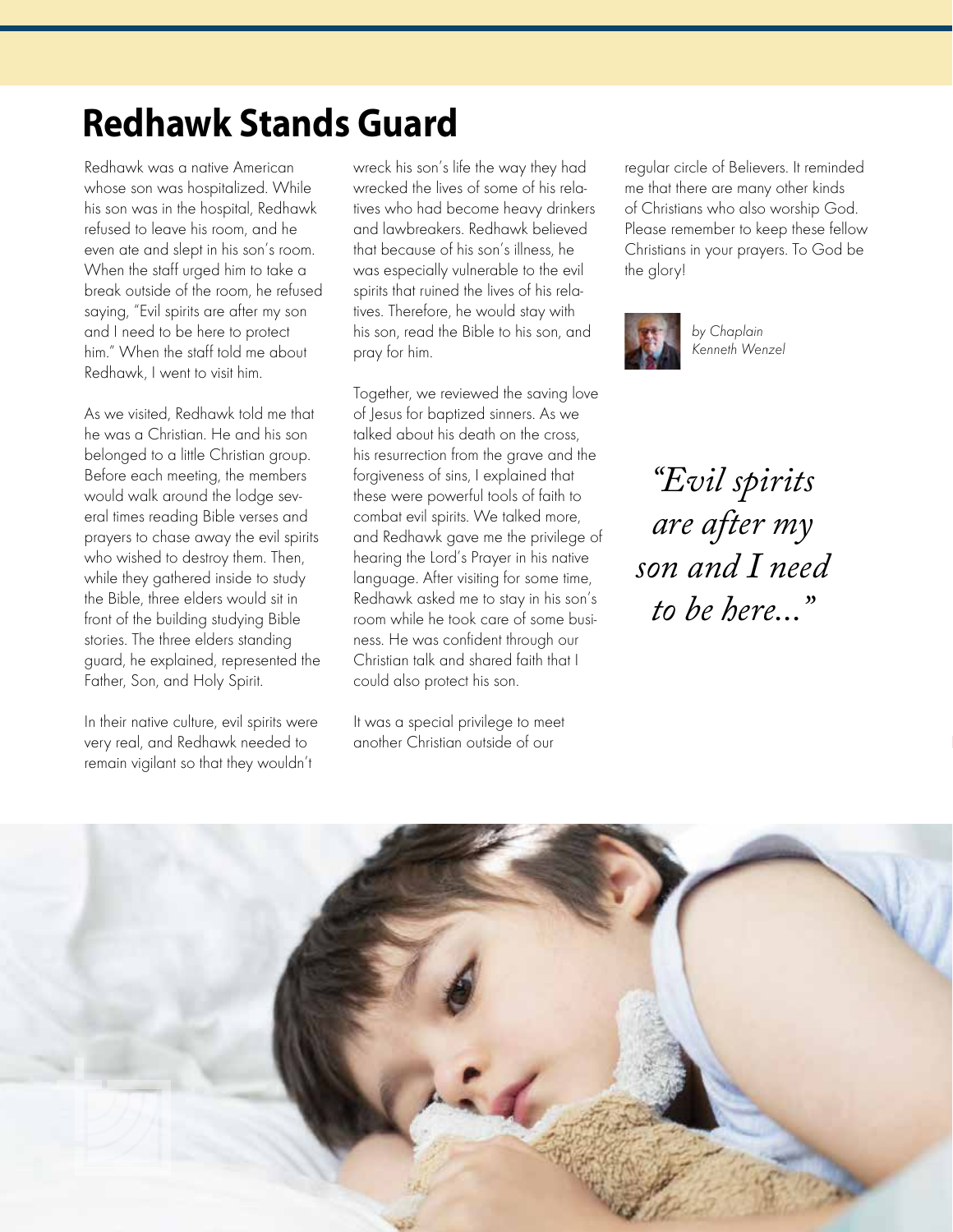# **God, Help My Victims**

At a recent prison Bible discussion group, I asked the guys to introduce themselves by telling their name, how they felt right at that moment, and who they've been praying for lately. When it was Dan's turn, he didn't have to think about it: with no hesitation, he said, "I'm praying for my victims."

I don't know what Dan's crimes are (I don't ask), but he is aware that his crimes weren't mere technicalities whatever he did, it brought pain and loss to people. He has victims.

Dan's response woke me up. I need to ask: Who are my victims? When God says, "Thou shalt not…," he's not just creating picky rules and playing gotcha — he doesn't love rules, he loves people. And he doesn't want to see people he loves get hurt. "If anyone causes one of these little ones — those who believe in me — to stumble, it would be better for them to have a large millstone hung around

their neck and to be drowned in the depths of the sea" (Matthew 18:6 NIV). My actions have an impact on people, and I don't always think about what that impact might be but my Lord does.

Dan's response struck me in another way, too. He isn't hopelessly stuck in a state of shame for what he's done to people — he's forgiven, AND he's an advocate for those people, bringing those people and their hurt to his Lord. That's what God's grace does: Jesus frees me from condemnation, and he frees me to bring healing and love into this world of hurt.

I encourage all of us to join with Dan, and ask: Who are my victims? What healing do they need? What can I ask Jesus to do for them? What does Jesus want me to do for them?



by Chaplain Philip Merten



"Quick, bring out the best robe and put it on him. Put a ring on his finger and sandals on his feet. Bring the fattened calf and kill it. Let us eat and celebrate, because this son of mine was dead and is alive again. He was lost and is found." (Lk. 15:22-24).

Today, as Bobby serves out his time in prison, he is once again back in the Father's house, enjoying the blessings that God bestows upon His children. Each week, he faithfully attends Bible class and happily receives the Lord's Supper every month. Through these means of grace, the Holy Spirit continues to work in Bobby's heart, building up his faith and filling him with peace and joy.

But it was fitting to celebrate and be glad, because this brother of yours was dead and is alive again. He was lost and is found (Lk. 15:32).

For over 120 years, Institutional Ministries has been shining the light of Jesus's love on the walled-in souls of our communities. Throughout that time, God has given us countless reasons "to celebrate and be glad" over lost souls like Bobby whom He has found. To God be the glory!



by Chaplain Joseph Radsek